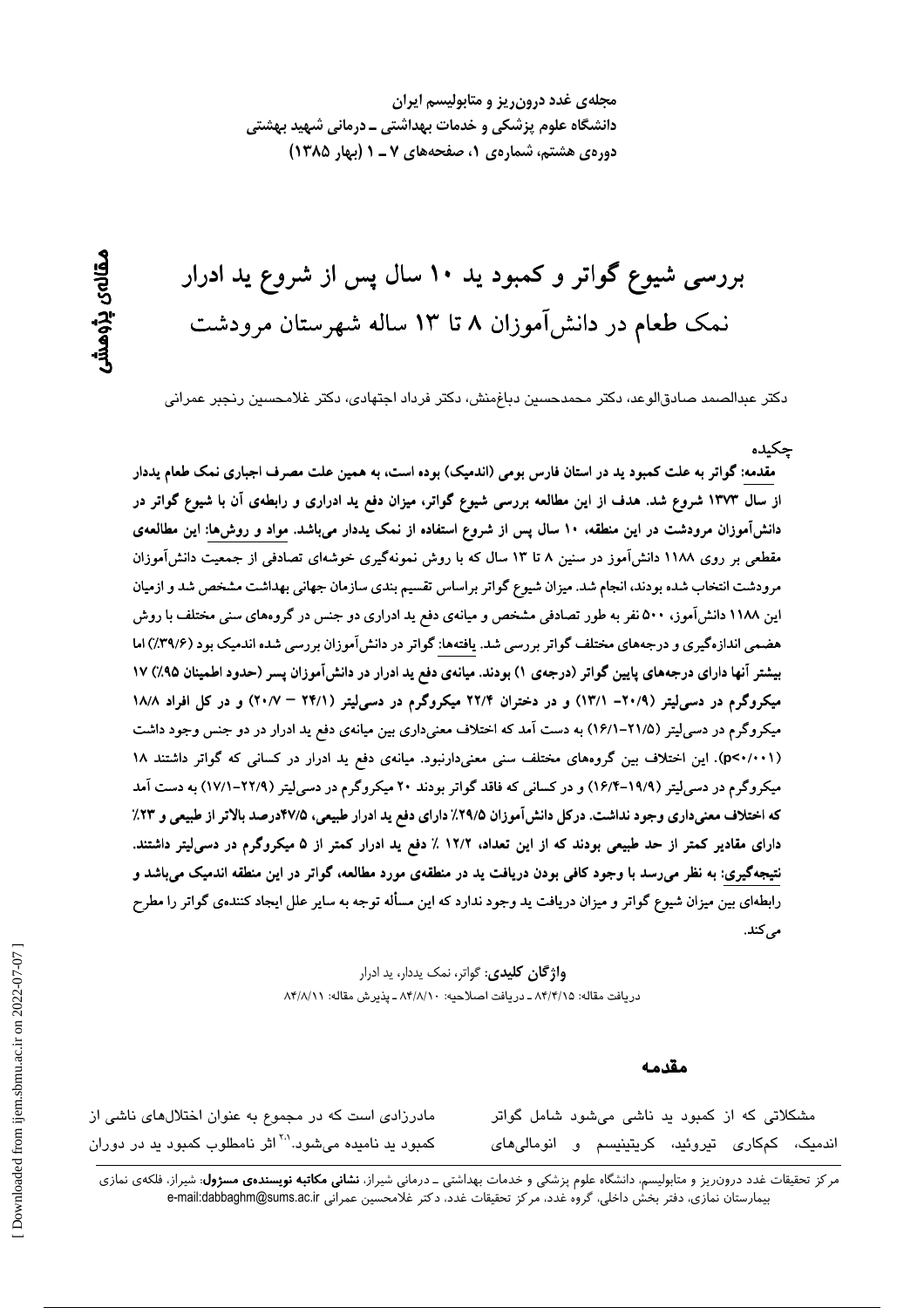جنینی و در طول حیات فرد دیده میشود. کمبود ید<sup>ا</sup> یکی از علل مهم و قابل پیشگیری است که موجب اشکال در تکامل فکری می شود.<sup>۴-۳</sup> برطرف کردن این مشکل به عنوان یک اولویت توسط سازمان جهانی بهداشت معرفی شده است و ید دار کردن نمک طعام به عنوان یک راهکار اصلی، برای جلوگیری و درمان این مشکل پیشنهاد شده است.<sup>۵،۲</sup>

از نشانههای موفقیت افزودن ید، اثر مثبت در ازدیاد دفع ید ادرار که به سرعت دیده میشود و کاهش شیوع گواتر میباشد که در طولانی مدت مشاهده میشود که پژوهشگران زمان لازم برای آن را چند ماه تا چند سال ذکر میکنند. با درمان مناسب ید، وضعیت کارکرد تیروئید بهبود مییابد و شیوع گواتر با درمان موفقیتآمیز رابطهی معکوس دارد. ُ کمبود پد به عنوان یک مشکل بهداشتی ـ درمانی در ایران مطرح شده و سیاستگذاری خاصی برای حذف این مشکل از سالهای پیش شروع شده است به طوری که با تشکیل کمیتهای در سال ۱۳۶۸ راهکارهای مشخصی به صورت اضافه کردن ید به نمک طعام مطرح شد و توزیع اجباری نمک ید دار از سال ۱۳۷۳ شروع شد.<sup>۷</sup> این پژوهش با هدف تعیین میزان شیوع گواتر و وضعیت دریافت ید ۱۰ سال بعد از شروع افزودن بد به نمک طعام در دانشآموزان ۱۳-۸ سال مرودشت انجام گرفت.

# مواد و روشها

این بررسی یک مطالعهی مقطعی ـ توصیفی است که بر روی دانشآموزان ۱۳-۸ سال در شهرستان مرودشت واقع در ۵۰ کیلومتری شیراز (مرکز استان فارس)، انجام شد. تعداد ۴۰ خوشه به روش چند مرحلهای تصادفی متناسب با اندازهی جمعیت مورد مطالعه از مدارس ابتدایی دخترانه و پسرانه مشخص و در نهایت ۱۱۸۸ (۵۹۰ نفر پسر و ۵۹۸ دختر) انتخاب شدند. معاینهی بالینی تیروئید توسط یکی از اعضای هیأت علمی دانشگاه علوم پزشکی شیراز (فوق تخصص غدد) انجام شد. بر اساس معیارهای سازمان جهانی بهداشت که در آن تیروئیدی که دیده نیست و قابل لمس نمیباشد به عنوان گواتر درجهی صفر، تیروئیدی که قابل لمس است و دیده نمیشود گواتر درجهی یک و تیروئید قابل لمس و قابل رویت به عنوان گواتر درجهی دو مشخص،<sup>۲</sup> معاینهی بالینی همراه با اطلاعات دموگرافیک در پرسشنامهها ثبت و شیوع کلی گواتر تعیین شد. نمونه*ی* ادرار ابتدای صبح از دانش آموزان تهیه و به سرعت در ۲۰- درجهی سانتیگراد

i- Iodin Deficency Disorder

نگهداری شدند. اندازهگیری ید ادرار همچنان که توسط يونيسف و ICCIDD" توصيه شده به روش هضم" توسط اسپدکلریدریک انجام گرفت<sup>.۲</sup> بر اساس توصیه*ی* سازمان جهانی بهداشت ید دفعی ادرار بیشتر از ۳۰میکروگرم در دسی لیتر به عنوان دریافت بسیار بیش از حد طبیعی، بین ۲۰ تا ۲۹/۹ میکروگرم در دسیلیتر به عنوان دریافت بیش از حدطبیعی، مقادیر ۱۰ تا ۱۹/۹ میکروگرم در در دسیلیتر به عنوان وضعیت بدون کمبود ید، بین ۵ تا ۹/۹ میکروگرم در دسی لیتر کمبود ید خفیف و بین ۲ تا ۴/۹ میکروگرم در دسی!پتر کمبود پد متوسط و کمتر از ۲ میکروگرم در دسی لیتر به عنوان کمبود شدید ید در نظر گرفته شد. در ضمن ذکر شده که در صورت دریافت مناسب ید نباید در بیش از ٢٠٪ نمونههای گرفته شده از جمعیت ید ادراری کمتر از ۵ میکروگرم در دسی!یتر داشته باشند.<sup>۲۸</sup> میزان شیوع گواتر و درجات مختلف آن در دختران و پسران و همچنین در گروههای مختلف سنی تعیین و میانهی دفع ید ادراری در هر دو جنس و گروههای مختلف سنی محاسبه شد. سپس وضعیت دفع پد ادراری در دختران و پسران و در كل جمعيت مشخص شده، با استفاده از آزمون من ويتني و کروکسال ــ والیس بررسی مقادیر ید ادراری بین دو جنس، درجههای مختلف گواتر و همچنین اختلاف آن در گروههای مختلف سنی به دست آمد. تحلیل دادهها با استفاده از نرمافزار SPSS نسخهی ۱۱ انجام و مقادیر p<۰/۰۵ معنیدار تلقى شد.

# بافتهها

جمعیت مورد مطالعه شامل ۱۱۸۸ دانشآموز سنین ۸ تا ۱۳ سال بودند که ۵۹۰ نفر آنان پسر و ۵۹۸ نفر دختران بودند. میزان شیوع گواتر در کل جمعیت مورد مطالعه ۳۹/۶٪ بود که ۳۷٪ آن را گواتر درجهی ۱ و ۲/۶٪ را گواتر درجهی ۲ تشکیل میدادند. در پسران میزان شیوع گواتر ۳۹٪ بود که ۳۶/۳٪ آن گواتر درجهی ۱ و ۲/۷٪ گواتر درجهی ۲ بود. در دختران نیز شیوع گواتر ۴۰/۱٪ بود که ۳۷/۶٪ آن گواتر درجهی ۱ و ۲/۵٪ گواتر درجهی ۲ بود مقادیر شیوع گواتر

ii- International Council for Controls of Iodin Deficency Disorder iii-Digestion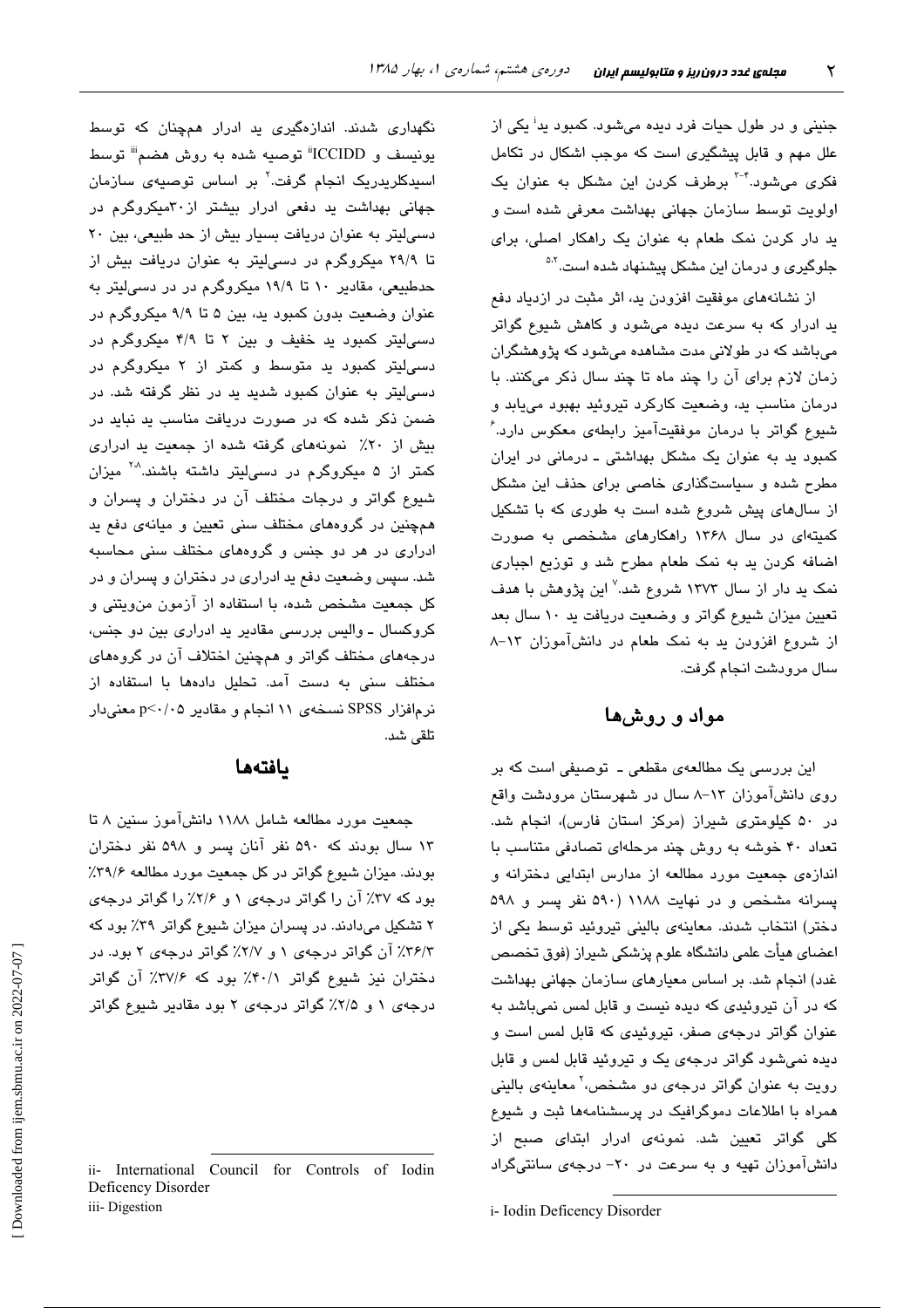| سن                   | تعداد                           | گواتر درجه صفر(٪)                  | گواتر درجه ۱ (٪)                            | گواتر درجه ۲ (٪)                   |
|----------------------|---------------------------------|------------------------------------|---------------------------------------------|------------------------------------|
| ٨                    | $\mathbf{y}$ .                  | $\mathcal{F}\Delta$                | $\tau\tau/\Delta$                           | $Y/\Delta$                         |
| ٩                    | ۱۹۹                             | $51/\lambda$                       | $\tau\tau/\nu$                              | $\tau/\Delta$                      |
| $\mathcal{L}$        | $\mathsf{Y}\cdot\cdot$          | $\Delta \mathfrak{r}/\Delta$       | ۴۲                                          | $\tau/\Delta$                      |
| $\setminus$          | ۱۹۹                             | $\Delta V/\Upsilon$                | $\mathfrak{r}\cdot/\mathfrak{r}$            | $Y/\Delta$                         |
| $\lambda$            | 197                             | 51/1                               | $\mathbf{Y}\mathbf{\mathcal{F}}/\mathbf{Y}$ | $\mathsf{Y}/\mathsf{P}$            |
| $\lambda \tau$       | 19V                             | 54/9                               | ٣۶                                          | $\frac{1}{2}$                      |
| کل ۸ تا ۱۳ سال       | $\lambda\lambda\lambda$         | $\mathfrak{F}\cdot\mathfrak{f}$    | $\tau v$                                    | $\mathsf{Y}/\mathsf{P}$            |
| پسران                |                                 |                                    |                                             |                                    |
| ٨                    | $\mathcal{N}$ .                 | $\mathcal{F}\setminus$             | ۳۶                                          | $\mathbf{r}$                       |
| ٩                    | ۹۴                              | $\Delta \mathfrak{q}/\mathfrak{p}$ | $\mathbf{Y}$ $\mathbf{Y}$                   | $\mathbf{r}/\mathbf{r}$            |
| $\mathcal{L}$        | $\cdots$                        | ۵۴                                 | ۴۲                                          | ۴                                  |
| $\setminus$          | ۹۹                              | 55/5                               | $\Gamma \Delta / \Upsilon$                  | $\lambda$                          |
| $\lambda$            | ٩Λ                              | 55/7                               | $\Upsilon \Upsilon / V$                     | $\mathbf{r}/\mathbf{v}$            |
| $\lambda \tau$       | ۹۹                              | $50/N$                             | $\tau\tau/\tau$                             | $\lambda$                          |
| کل پسران             | $\circ \circ \cdot$             | ۶۱                                 | $\mathbf{Y}$ $\mathbf{F}$                   | Y/Y                                |
| د <mark>ختران</mark> |                                 |                                    |                                             |                                    |
| ٨                    | $\mathcal{N}$ .                 | ۶۹                                 | ٢٩                                          | $\blacktriangledown$               |
| ٩                    | $\mathcal{L} \cdot \mathcal{L}$ | $\mathcal{F} \mathbf{Y} / \Lambda$ | $\tau\tau/\tau$                             | $Y$ <sup><math>\alpha</math></sup> |
| $\mathcal{L}$        | $\cdots$                        | ۵۵                                 | ۴۲                                          | $\mathbf{\breve{v}}$               |
| $\setminus$          | $\mathcal{L}$ .                 | ۵١                                 | ۴۵                                          | ۴                                  |
| $\lambda$            | ۹۵                              | ۶.                                 | $\Upsilon V / 9$                            | $\mathsf{Y}/\mathsf{Y}$            |
| ۱۳                   | ٩Λ                              | $\mathcal{F}\cdot/\mathcal{Y}$     | $\tau\Lambda/\Lambda$                       | $\lambda$                          |
| كل دختران            | ۵۹۸                             | $\Delta \mathrm{q}/\mathrm{q}$     | $\Upsilon V/F$                              | $\sqrt{2}$                         |

جدول ۱– میزان شیوع گواتر در دانشآموزان ۸ تا ۱۳ سال شهرستان مرودشت

طبیعی بودند. در پسران ۲۹/۱٪ دفع ید ادراری کم، ۳۳٪ دفع ید ادراری طبیعی و ۳۸/۷٪ دفع ید ادراری بیش از حد طبیعی داشتند. در مجموع، ۲۹/۵٪ دارای دفع ید ادراری نرمال، ۴۷/۵٪ دفع ید ادراری بیشتر از حد طبیعی و ۲۳٪ دفع ید ادراری کمتر از حد طبیعی داشتند که ۱۲/۲ ٪ دارای دفع ادراری کمتر از ۵ میکروگرم در دسهایتر و ۳/۱٪ دارای دفع ید ادراری بسیار پایینتر از حد طبیعی بودند، مقادیر دفع ید ادراری به تفکیک جنس و سن در کل جمعیت مورد مطالعه در جدول ۲ و ۳ ارایه شده است. میانهی دفع ید ادراری در آنهایی که مقادیر دفع ید ادراری آنها بیشتر از حدطبیعی بودند (۲۰μg/mL ≤)، در پسران ۲۸/۶ میکروگرم در دسی لیتر و در دختران ۳۰ میکروگرم در دسهالیتر به دست آمد که این

در هر گروه سنی به تفکیک جنس در جدول یک مشخص شده است. اختلاف معنی داری بین شیوع گواتر در دختران و پسران در هر گروه سنی و همچنین در کل جمعیت بین دو جنس وجود نداشت. میانهی دفع ید در کل دانشآموزان مورد بررسی (حدود اطمینان ۹۵٪)، ۱۸/۸ (۲۱/۵–۱۶/۱) میکروگرم در دسی لیتر و میانهی آن در دختران ۲۲/۴ (۲۰/۷ - ۲۰/۷) میگروگرم در دسهالیتر و در گروه پسران ۱۷ (۲۰/۹–۱۳/۱) میکروگرم در دسی!یتر به دست آمد که اختلاف معنی داری از این لحاظ بین دو جنس وجود داشت (p<٠/٠٠١). در دختران ١٨/٢٪ دارای دفع پد ادراری کم (کمتر از ۱۰میکروگرم در دسیلیتر)، ۲۶/۷٪ دارای دفع ادراری ید طبیعی و ۵۱/۱٪ دارای دفع ید ادراری بیشتر از حد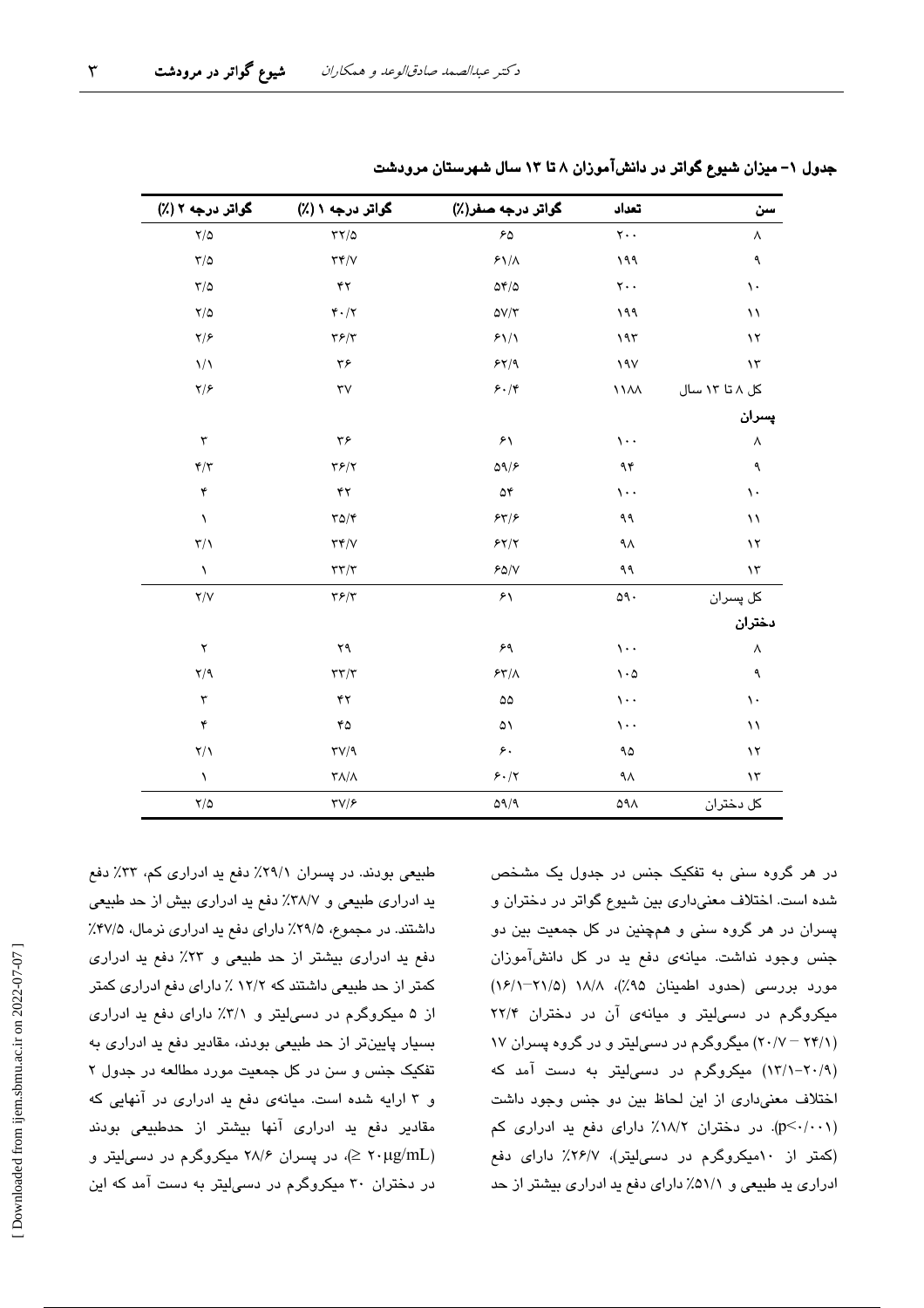|        | کمتر از ۲ | $\mathbf{Y}-\mathbf{Y}/\mathbf{Y}$ | $\Delta - 9/9$ | ۱۰ – ۱۹/۵ | $Y - Y = 19$ | ۳۰ و بالاتر |
|--------|-----------|------------------------------------|----------------|-----------|--------------|-------------|
| پسران  | 7.7/1     | $\frac{1}{2}$ $\frac{1}{4}$        | $7.1$ ۴/۳      | 7.77      | 7.5.7        | $X'$ $V/Y$  |
| دختران | 7.5/1     | ٧.٧                                | 7.1            | 7.59N     | 7.71/F       | XXAY        |

جدول ۲- شیوع دفع ید ادراری برحسب جنس در دانشآموزان ۱۳-۸ ید ادرار (میکروگرم در دسی لیتر)

جدول ۳– شیوع دفع ید ادراری برحسب سن در دانشآموزان ۱۳–۸ ید ادرار (میکروگرم در دسیلیتر)

| ۳۰ و بالاتر | $Y - Y = 19$ | $\frac{1}{2}$ | $0 - 9/9$                          | $Y-Y/9$                            | کمتر از ۲                   |             |
|-------------|--------------|---------------|------------------------------------|------------------------------------|-----------------------------|-------------|
| 7.51/1      | 7.88/2       | 7.59/8        | $2\lambda\sqrt{r}$                 | 7.15/N                             | $7.7/\lambda$               | ۸ سال       |
| 751/5       | $2\lambda x$ | 7.55/5        | 7.17/7                             | ??? – ??                           | 7.579                       | ۹ سال       |
| 7.77/9      | 7.78/7       | 7.777         | X'/Y                               | $\gamma$                           | 7.17                        | ۱۰ سال      |
| 7.77        | 7.78         | 7.78          | $\frac{1}{2}$ $\frac{1}{\sqrt{2}}$ | $\frac{1}{2}$ $\frac{1}{\sqrt{2}}$ | 7.7/8                       | ۱۱ سال      |
| 7.777       | $XX/\Lambda$ | 7.77/a        | ۵/۷٪                               | ۵٪                                 | $\frac{1}{2}$ $\frac{1}{2}$ | ۱۲ سال      |
| 7.57        | X            | $\frac{1}{2}$ | $7.17/\lambda$                     | 7.9/7                              | 7.77                        | ۱۳ سال      |
| 757/9       | 757/8        | 7.79/0        | $\lambda \cdot / \lambda$          | 7.9/1                              | 7.5/1                       | کل ۸–۱۳ سال |

جدول ۴ – میانه دفع ید ادرار بر حسب میکروگرم در دسیلیتر در گروههای سنی مختلف در دو جنس

| پسران ميانه (حدود اطمينان ۹۵٪)                                 | دختران ميانه (حدود اطمينان ۹۵٪) | کروہ سنی |
|----------------------------------------------------------------|---------------------------------|----------|
| $(117 - 7) 107$                                                | $(10/F-YF/F)Y.$                 | ۸ سال    |
| $(YY Y-YY/\epsilon)$                                           | $(YY Y-Y\Lambda/F)YF$           | ۹ سال    |
| $(17/1 - 71/9) 1V/0$                                           | $(YF/F-YQ/F)Y\cdot$             | ۱۰ سال   |
| $(11/V - YY/1)1V/F$                                            | $(1V/T - YQ/1) Y1/Y$            | ۱۱ سال   |
| $(YYY-YY)YY$                                                   | $(19/1 - Y9/9) YY$              | ۱۲ سال   |
| $(\lambda \cdot (\lambda - \lambda \lambda) \lambda \epsilon)$ | $(10/9 - Yf/1)Y.$               | ۱۳ سال   |

اختلاف معنیدار نبود. در آنهایی که دفع ید ادراری آنها کمتر از حد طبیعی بود، میانهی ید ادراری در پسران ۴/۹ میکروگرم در دسی لیتر و در دختران ۴/۴ میکروگرم در دسی لیتر به دست آمد که این اختلاف نیز معنیدار نبود. میانهی دفع ید ادراری در افراد ۸ ساله ۱۷/۶ میکروگرم در دسی لیتر (۲۱/۳–۱۳/۹)، در افراد ۹ ساله ۲۰ میکروگرم در دسهایتر (۳۰/۴–۹/۶) و در افراد ۱۰ ساله ۱۹/۳ میکروگرم در دسهالیتر (۲۲/۴–۱۶/۲)، در افراد ۱۱ ساله ۱۸/۲ میکروگرم در دسهالیتر (۲۱/۹-۱۴/۵)، در دانشآموزان ۱۲ ساله ۲۱ میکروگرم در دسی!یتر (۲۳/۹–۱۸/۱) و در

دانشآموزان ۱۳ ساله ۱۸/۶ میکروگرم در دسمیلیتر (۲۲/۵– ۱۵) به دست آمد که اختلاف معنیداری در میانهی دفع پد ادراری بین گروههای سنی مختلف وجود نداشت. مقادیر میانهی دفع ید ادراری در گروههای مختلف سنی در هر دو جنس در جدول ۴ ارایه شده است که بین دو جنس در گروههای سنی مختلف نیز اختلاف معنی داری وجود نداشت. میانهی دفع ید ادراری در افرادی که گواتر داشتند، ۲۰ (۲۲/۹–۱۷/۱) میکروگرم در دستیلیتر و در افرادی که در معاینهی بالینی، دارای تیروئید طبیعی بودند، ۱۸ میکروگرم به دست آمد که اختلاف بين دو گروه معنىدار نبود.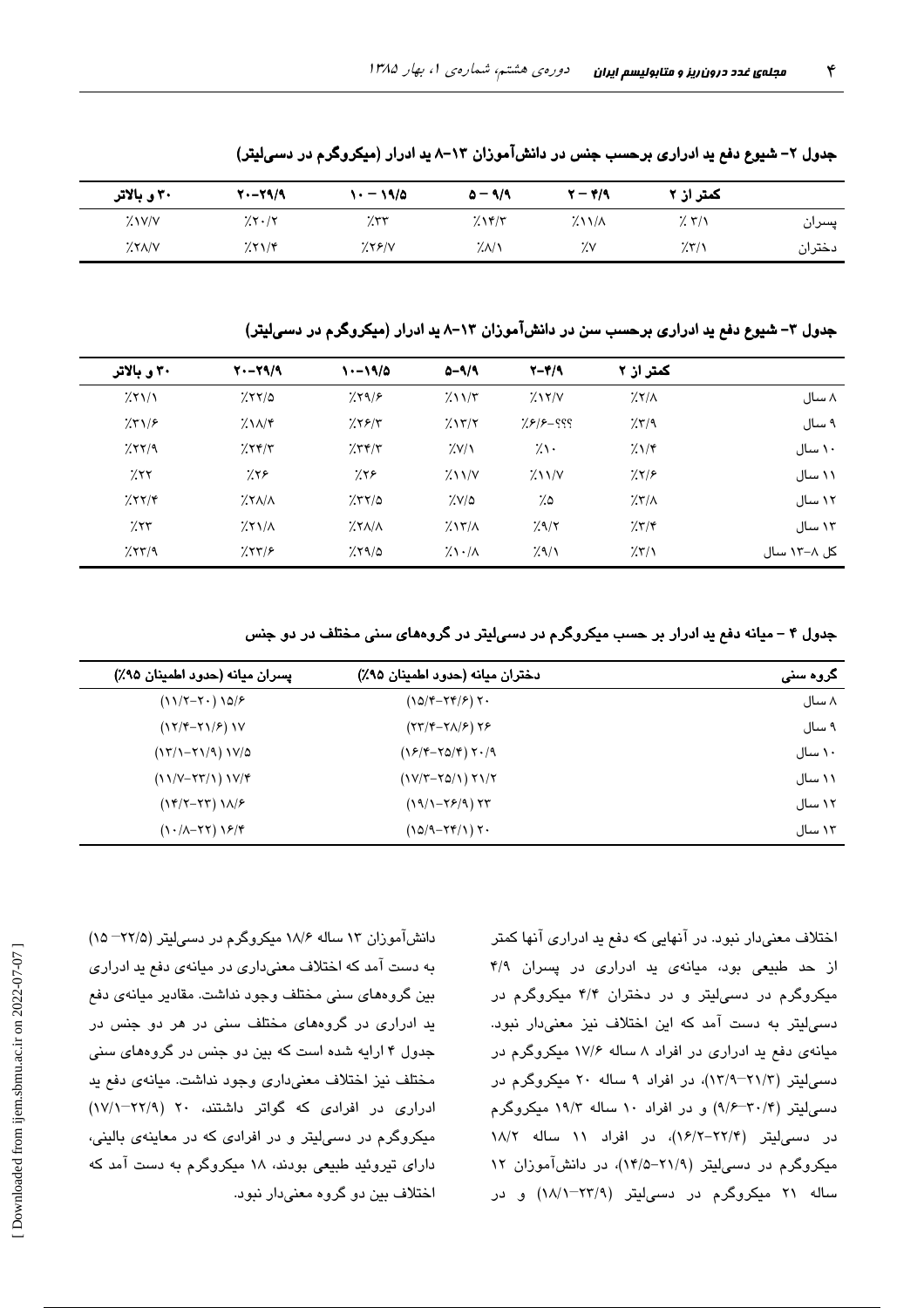دیده شد که امیدوار کننده است. با وجوداین طبق نظر سازمان جهانی بهداشت که شیوع گواتر کمتر از ۵٪ را به عنوان کنترل اختلالهای ناشی از کمبود ید پیشنهاد کرده، ٔ فاصلهی قابل توجهی تا این عدد در بررسی انجام شده وجود دارد و توجه به عللی که گواتر را در این منطقه اندمیک کرده است، حایز اهمیت است. برای بررسی سایر علل که ممکن است وجود درصد قابل توجهی از گواتر را در این منطقه توجیه کنند باید به مقادیر ید ادرار توجه کرد. در این مطالعه میانهی ید ادرار در کل جمعیت، ۱۸/۸ میکروگرم در دسی!یتر و در پسران ۱۷ میکروگرم در دسی!یتر و در دختران ۲۲/۴ میکروگرم در دسهالیتر به دست آمد که تمام مقادیر فوق، بیشتر از ۱۰ میکروگرم در دسی[لیتر است و فقط ١۴/٨٪ از پسران و ٩/١٪ از دختران و در كل ١٢/٢٪ داراى دفع ید ادراری کمتر از ۵ میکروگرم در دسهالیتر بودند که زیر ۲۰٪ میباشد و نشان دهندهی دریافت مناسب ید در جمعیت مورد مطالعه است. در این مطالعه شیوع گواتر بین دختران و پسران تفاوت معنیداری نداشت. در مطالعههای دیگر شیوع گواتر در دختران شایعتر از پسران بوده است.<sup>۲۲</sup>-<sup>۲۰</sup> و در بعضی از مطالعههای انجام شده هم تفاوت معنیداری بین دختران و پسران وجود نداشته است.<sup>۷٬۲۴</sup> در این مطالعه تفاوت بين ميانهي يد ادراري دو جنس وجود داشت اما در مطالعهی انجام شده در کل کشور در سال ۱۳۷۵ که در آن میانه ید ادراری در پسران ۳۰ میکروگرم در دسهالیتر و در دختران ۳۰ میکروگرم در دسیلیتر بود، تفاوت معنیداری بین دو گروه جنسی دیده نشد.<sup>۲۲</sup> همچنین در مطالعه*ی* دیگری در سال ۱۳۷۵ در استان فارس نیز دفع ید ادرای در پسران ۲۹/۵ میکروگرم در دسهایتر، در دختران ۳۰ میکروگرم در دسهایتر و در کل ۳۰ میکروگرم در دسهالیتر گزارش شده که در این مطالعه نیز تفاوت معنیداری بین دو جنس وجود نداشت.<sup>۱۸</sup> در مطالعهای دیگر که در کل کشور انجام شد، بعد از گذشت ۷ سال از شروع ید دار کردن نمک طعام، دفع ید ادراری ۲۰/۵ میکروگرم در دسهایتر بود که نزدیک به مطالعهی حاضر است در عین حال برخلاف این مطالعه، اختلاف معنیداری بین دختران و پسران از نظر میزان دفع ید ادراری وجود نداشت. در مطالعهٔ مذکور مقادیر دفع ید ادراری کمتر از ۵ میکروگرم در دسمیلیتر در تمام استانهای کشور کمتر از ۱۶٪ بود.<sup>۷</sup> نتایج این مطالعه و دیگر مطالعههای ذکر شده نشان دهندهی موفقیت افزودن ید به نمک طعام است و به نظر میرسد کمبود ید به عنوان علتی

## بحث

پیشرفتهای قابل توجهی برای کنترل اختلالهای ناشی از کمبود ید از طریق برنامهی استفاده از نمک ید دار انجام گرفته است. در ۸۴٪ از ۱۳۰ کشوری که درگیر اختلالهای ناشی از کمبود ید بودهاند، امروزه برنامههای مشخص وجود داشته یا قدمهای اولیه برای حل این مشکل برداشته شده است.<sup>۹</sup> اگرچه دسترسی به نمک ید دار به طور قابل توجهی در جهان افزایش یافته و در بسیاری از نقاط دنیا برنامهی کنترل این مشکل به عنوان یک اولویت اصلی مطرح شده است، ٔ برگشت دوباره*ی* گواتر و بروز مجدد این مشکل در بسیاری از نقاط دنیا دیده شده است.<sup>۱۳-۱۲</sup> حتی در کشورهای صنعتی مانند استرالیا که در سالهای گذشته سطح مناسب دریافت نمک ید دار در آنها گزارش شده، امروزه مواردی از بازگشت دوباره این مشکل دیده میشود" که ضرورت پیگیری و تداوم برنامهی افزودن ید و بررسی صحت انجام و ادامهی آن را نشان میدهد. در ایران نیز در بسیاری از نقاط، کمبود ید و گواتر از سالهای قبل به عنوان یک مسأله اندمیک بوده است. مطالعههای انجام شده در اواخر دههی ۵۰ شیوع گواتر را در منطقهی اردکان فارس بیش از ۵۰٪<sup>۱۵</sup> و مطالعهی سراسری کشور که در سال ۱۳۶۸ انجام گرفته شد، شیوع گواتر در استان فارس ۴۵-۴۰٪ گزارش شد که به ترتیب شیوع گواتر درجهی یک و درجهی دو در دختران ۸۵٪ و ۸٪ و در پسران ۸۲٪ و ۱٪ بود. ۲ در سال ۱۳۷۳ میزان شیوع گواتر در دانش آموزان دختر ۶ تا ۱۰ سال مدارس ابتدایی شیراز ۶۴٪<sup>۷۷</sup> و در مطالعهی دیگر که در دانشآموزان ۸ تا ۱۰ سال استان فارس در سال ۱۳۷۵ انجام گرفته شد، این شیوع در دختران ۶۹٪ و در پسران ۶۶٪ و در کل ۶۸٪ بود که ۶۱٪ آن گواتر درجهی یک و ۷٪ گواتر درجهی دو بود.<sup>۱۸</sup> در این مطالعه نیز شیوع گواتر در کل جمعیت نزدیک به ۴۰٪ و در پسران ۳۹٪ و در دختران ۴۰/۱٪ به دست آمد که نشاندهندهی موفقیتآمیز بودن طرح افزودن پد و در نتیجه کاهش شیوع گواتر است که هماهنگ با مطالعههای انجام شده در سالهای اخیر در سایر نقاط کشور میباشد.<sup>۱۹</sup> از معیارهای بررسی تأثیر افزودن ید به .<br>نمک که توسط سازمان جهانی بهداشت، یونیسف و ICCIDD ارایه شده، میتوان کاهش شیوع گواتر، دسترسی مناسب به نمک پددار، دفع يد ادرارى قابل قبول و TSH نوزادان میباشد،<sup>۲۰</sup> کاهش در شیوع گواتر در این مطالعه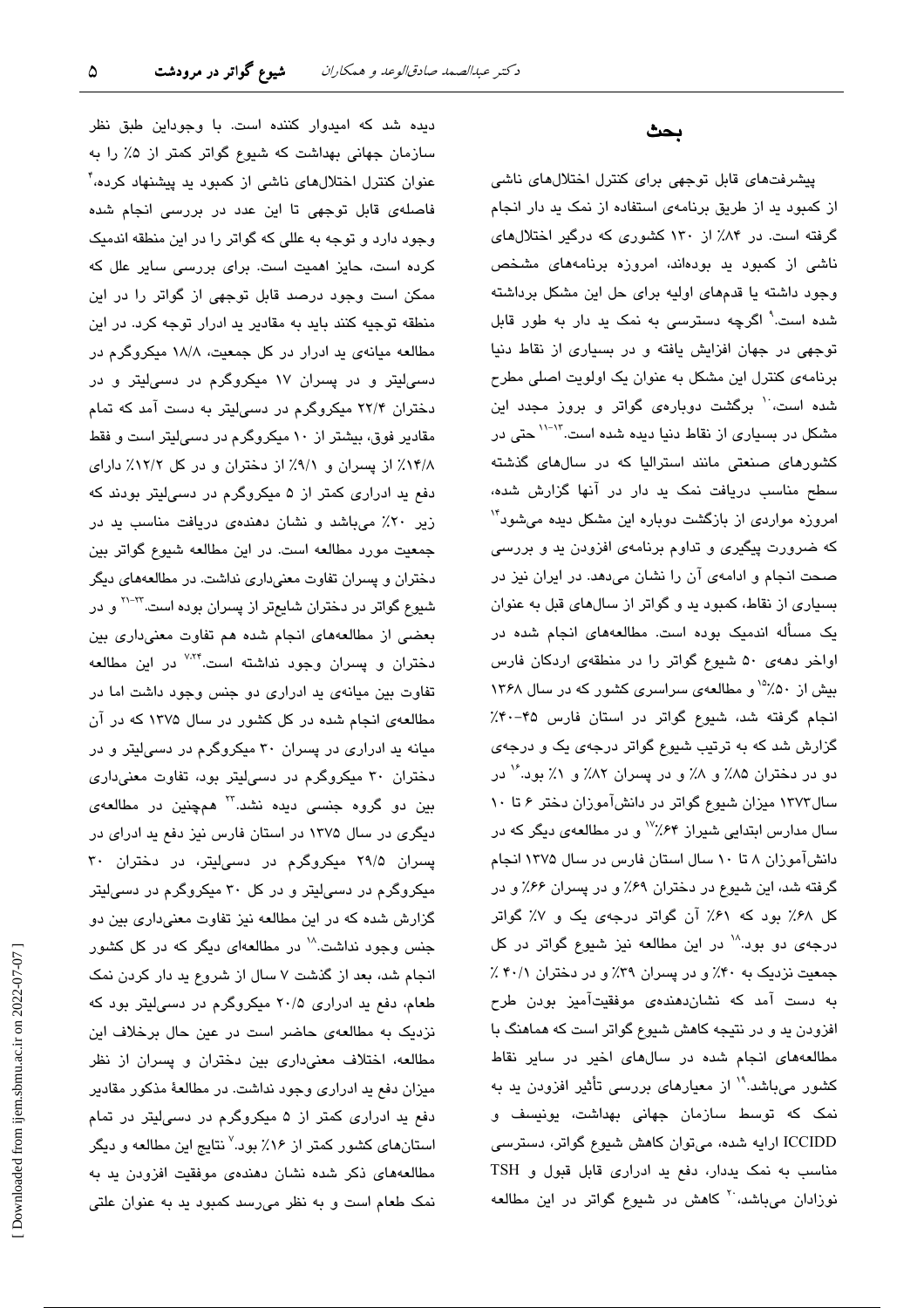سن و میزان بد مصرفی<sup>۲۹</sup> نیز مطرح شده است. شیوع تیروئیدیت اتوایمیون در دختران هندی مبتلا به گواتر، پس از فزودن ید به نمک طعام ۷/۲٪ گزارش شده است.<sup>۳۰</sup> در مطالعههای دیگری که درآلمان انجام شده بعد از افزودن بد به نمک، میزان شیوع موارد تیروئیدت اتوابمیون در بچهها و نوجوانان ۳/۴٪ گزارش شده است<sup>71</sup> که توجه به این مسأله برای توجیه باقی ماندن شیوع گواتر در درصد قابل توجهی از افراد حایز اهمیت است، اما سایر علل مانند وجود مواد گواترزا<sup>۳۲-۲۲</sup> کمبود سلنیوم،<sup>۳۴</sup> آهن<sup>۳</sup> و ویتامین <sup>۳۶</sup>۸ نیز دارای اهمیت بوده، لازم به بررسی است.

در مجموع به نظر می رسد گواتر در منطقهی مورد بررسی، اندمیک بوده است و حداقل در گروهی از افراد که در سالهای گذشته مقادیر کافی بد دریافت نکرده بودند، مدتی طول خواهد کشید تا وضعیت تیروئید به حالت عادی برگردد اما توجه به سایر عوامل ایجاد گواتر نیز ضروری است.

## **References**

- 1. Hetzel BS. Progress in the prevalence and control of iodine deficiency disorder. Lancet: 1987, 1:266
- $2^{\circ}$ World Health Organization, United Nations Chidren's Fund, and International council for control of lodine Deficiency Disorders Indicators for assessing iodine deficiency disorders and their control through salt iodization. Geneva: world Health Organization, 1994. (WHO/NUT 94.6)
- DeLong GR, Leslie PW, Wang SH, Jiang XM, Zhang  $\mathcal{R}$ ML, Rakeman M, et al. Effect on infant mortality of iodination of irrigation water in a severely iodinedeficient area of China. Lancet 1997; 350: 771-3.
- $\mathbf 4$ Delange F. Iodine deficiency as a cause of brain damage. Postgrad Med J 2001; 77: 217-20.
- Report of the UNICEF WHO Joint Committee on  $5<sub>1</sub>$ Health. Policy on its special session. Geneva Switzerland: world health organization: January 27-25, 1994
- Delange F, de Benoist B, Pretell E, Dunn JT. Iodine  $6<sub>1</sub>$ deficiency in the world: where do we stand at the turn of the century? Thyroid 2001; 11: 437-47.
- Azizi F, Sheikhoieslam R, Hedayati, Mirmiran P,  $7.$ Malekafzali H, Kimiager M, et al. sustainable control of iodine deficiency in Iran: beneficial results of the implementation of the mandatory law on salt iodization. J Endocrionol invest 2002; 25: 409-413.
- International Council or Control of lodine Deficiency 8 Disorders indicators for assessing IDD status IDD Newsletter August 1999 15;33-38. Available as www. People.Virginia.edu/%Ejtd /Iccidd/newsletter aug 1999. htm (accessed Aug 2003).

برای اندمیک بودن گواتر در منطقهی مورد بررسی و کل کشور مطرح نباشد و با توجه به اینکه اغلب افراد مورد مطالعه از ابتدای زندگی دریافت مناسب ید داشتهاند، وجود گواتر حتی در درجات پایین قابل توجه و در نظر گرفتن سایر علل گواتر در منطقهی مورد بررسی ضروری است. به نظر میرسد اگرچه میزان شیوع گواتر کاهش یافته اما همچنان درصد قابل توجهی از افراد با این مشکل مواجه و با وجود دریافت مناسب ید در جمعیت مورد مطالعه عوامل دیگری را که میتوانند توجیه کنندهی این مسأله باشند باید درنظر گرفت. البته اختلاف در نتايج مطالعههاى مختلف می تواند تا حدودی به علت وجود اختلاف در معاینهکنندگان در مقالات مختلف باشد. شايعترين علت گواتر جوانان در مناطقی که دریافت مناسب بد وجود دارد، اتوابمبونیتی تیروئید ذکر شده<sup>۲۵</sup> که علت ایجاد این مشکل به طور دقیق معلوم نست. به نظر میرسد ژنتیک در بروز بیماریهای اتوابمیون تیروئید نقش مهمی داشته باشد،<sup>۲۶</sup> اما عوامل محیطی مانند استرس،<sup>۲۷</sup> عفونت، مصرف سیگار،<sup>۲۸</sup> افزایش

- WHO/UNICEF/ICCIDD.  $\mathbf{Q}$ Assessment  $\alpha$ f iodine deficiency disorders and monitoring their elimination. WHO/NHD/01.1. Geneva: World Health Organization, 2001
- 10. Hetzel BS. Eliminating iodine deficiency disorders--the role of the International Council in the global partnership. Bull World Health Organ 2002; 80: 410-3
- 11. Current IDD Status Database. International Council for the Control of lodine Deficiency Disorders Website. Internet: http://www. iccidd. org (accessed 12 August  $2003$ ).
- 12. Markou KB, Georgopoulos NA, Makri M, Anastasiou E, Vlasopoulou B, Lazarou N, et al. Iodine deficiency in Azerbaijan after the discontinuation of an iodine prophylaxis program: reassessment of iodine intake and goiter prevalence in schoolchildren. Thyroid 2001; 11:  $1141 - 6$
- 13. Dunn JT. Complacency: the most dangerous enemy in the war against iodine deficiency. Thyroid 2000; 10: 681-3
- 14. Li M, Ma G, Boyages SC, Eastman CJ. Re-emergence of iodine deficiency in Australia. Asia Pac J Clin Nutr 2001; 10: 200-3.
- 15. Shahmanesh M. Nader K. Sadeghi-Hassanabadi A. et al. Serum thyroxine, triiodothyronine and thyroid stimulating hormone in endemic goiter in southern Iran. Iran J Med Sci, 1979: 10:53-59
- 16. Azizi F, Kimiagar M.Nafarabadi M, et al. current Status of iodine deficiency disorders in the Islamic Republic of Iran. EMR health Serv J 1990; 8:23-27.

١٧. ستودهمرام اسفنديار، روانشاد شهناز. بررسی میزان شیوع

گواتر در دختران دانشآموز ۱۰-۶ سالهی شهر شیراز در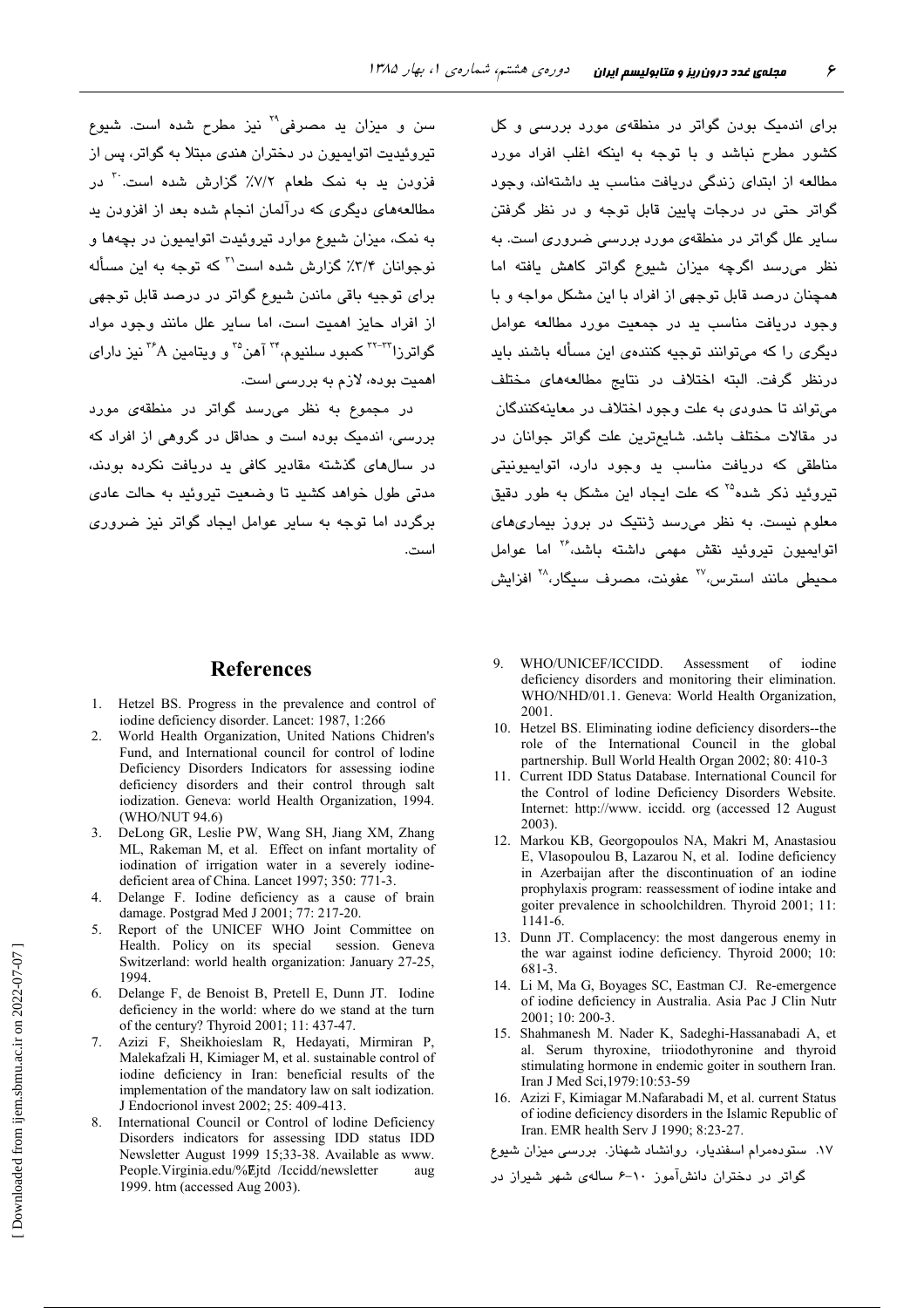سال ۱۳۷۳، مجلهی دانشگاه علوم پزشکی کرمان ۱۳۷۷، سال ۵، شمار دی ۳، صفحات ۱۲۸ تا ۱۳۳.

- ١٨. عزیزی فریدون، شیخالاسلام ربابه، هدایتی مهدی، میرمیران پروین، مهدوی علیرضا. پایش شیوع گواتر و میزان ید ادرار در دانشآموزان ۸ تا ۱۰ سالهی استان فارس در سال ۱۳۷۵ مجلهی غدد درون ریز و متابولیسم ایران، ۱۳۸۰. سال ۳، شمارهی ۱، صفحات ۳۷ تا ۴۲.
- ١٩. مظفری خسروی حسن، دهقاتی علی، افخمی محمد. مطالعهی شیوع گواتر و میزان ید ادرار در دانشآموزان ۶ تا ۱۱ سالهی استان یزد در سال ۱۳۸۰ ده سال بعد از شروع طرح نمک یددار مجلهی غدد درون ریز و متابولیسم ایران ١٣٨٢. سال ۵، شمارهی ۴، صفحات ۲۹۱ تا ۲۸۳.
- 20. WHO. Assessment and monitoring of odine deficiency disorders in countries of the eastern Mediterranean Region, Report of symposium workshop. Tehran, Iran, 1999
- ۲۱. سنوده مرام اسفندیار، پاپی امیدعلی، روانشاد شهناز، صادقی حسنآبادی علی. بررسی میزان شیوع گواتر در دانشآموزان ١٠-۶ سالهى شهر خرمآباد لرستان، ١٣٧٣، مجلهی دانشگاه علومپزشکی کرمان ۱۳۷۷. دوره*ی* ۵، شمارهى ٣. صفحات ١۴٢ تا ١۴٧.
- 22. WHO/UNICEF/ICCIDD, Global prevalence of iodine deficiency disorder, 1993: 17-8.
- ٢٣. عزیزی فریدون، شیخالاسلام ریابه، هدایتی مهدی، میرمیران پروین، ملکافضلی حسین، کیمیاگر سید مسعود و همکاران، پایش شیوع گواتر و میزان ید ادرار در دانشآموزان ۸ تا۱۰ سالهی کشور در سال ۱۳۷۵ طب و تزکیه ۱۳۸۰. شمارهی ۴ صفحات ۴۴ تا ۵۱.
- ٢٤. عزیزی فریدون، شیخالسلام ربابه، هدایتی مهدی، میرمیران پروین، پایش شیوع گواتر و میزان بد ادرار در دانشآموزان هشت تا ده سالهی استان تهران در سال ۱۳۷۵. پژوهش در

یزشکی ۱۳۸۰ سال ۲۵ شمارهی ۲. صفحات ۲۵ تا ۲۹.

25. Braverman LE. Iodine induced thyroid disease. Acta Med Austriaca 1990; 17 Suppl 1: 29-33.

- 26. Schleusener H, Bogner U, Peters H, Kotulla P, Schmieg The relevance of genetic D, Gruters A, et al. susceptibility in Graves' disease and immune thyroiditis. Exp Clin Endocrinol 1991; 97: 127-32.
- 27. Glaser R, Kiecolt-Glaser JK. Handbook of human stress and immunity. San Diego. Academic press, 1994.
- 28. Holt PG. Immune and inflammatory function in cigarette smokers. Thorax 1987: 42: 241-9.
- 29. Premawardhana LD, Parkes AB, Smyth PP, Wijeyaratne CN, Jayasinghe A, de Silva DG, et al. Increased prevalence of thyroglobulin antibodies in Sri Lankan schoolgirls--is iodine the cause? Eur J Endocrinol 2000; 143: 185-8.
- 30. Marwaha RK, Tandon N, Karak AK, Gupta N, Verma K, Kochupillai N. Hashimoto's thyroiditis: countrywide screening of goitrous healthy young girls in postiodization phase in India. J Clin Endocrinol Metab 2000; 85: 3798-3802.
- 31. Kabelitz M, Liesenkotter KP, Stach B, Willgerodt H, Stablein W, Singendonk W, et al. The prevalence of anti-thyroid peroxidase antibodies and autoimmune thyroiditis in children and adolescents in an iodine replete area. Eur J Endocrinol 2003; 148: 301-7.
- 32. Gaitan E, Cooksey RC, Lindsay R. Factors other than iodine deficiency in endemic goiter: goitrogens and<br>protein-calorie malnutrition. In:Dunn JT. Pretell EA.Daza CH, Viteri FE,eds. Towards the eradication goiter.  $\delta$ endemic cretinism and iodine deficiency.Geneva: Word Health Organization. 1986. (WHO scientific publication no.502.)
- 33. Thilly CH, Vanderpas JB, Bebe N, Ntambue K, Contempre B, Swennen B, et al. Iodine deficiency, other trace elements, and goitrogenic factors in the etiopathogeny of iodine deficiency disorders (IDD). Biol Trace Elem Res 1992; 32: 229-243.
- 34. Vanderpas JB, Contempre B, Duale NL, Goossens W, Bebe N, Thorpe R, et al. Iodine and selenium deficiency associated with cretinism in northern Zaire. Am J Clin Nutr 1990; 52: 1087-1093.
- 35. Zimmermann M, Adou P, Torresani T, Zeder C, Hurrell R. Persistence of goiter despite oral iodine supplementation in goitrous children with iron deficiency anemia in Cote d'Ivoire. Am J Clin Nutr 2000; 71: 88-93.
- 36. Wolde-Gebriel Z, West CE, Gebru H, Tadesse AS, Fisseha T, Gabre P, et al. Interrelationship between vitamin A, iodine and iron status in schoolchildren in Shoa Region, central Ethiopia. Br J Nutr 1993; 70: 593-607.